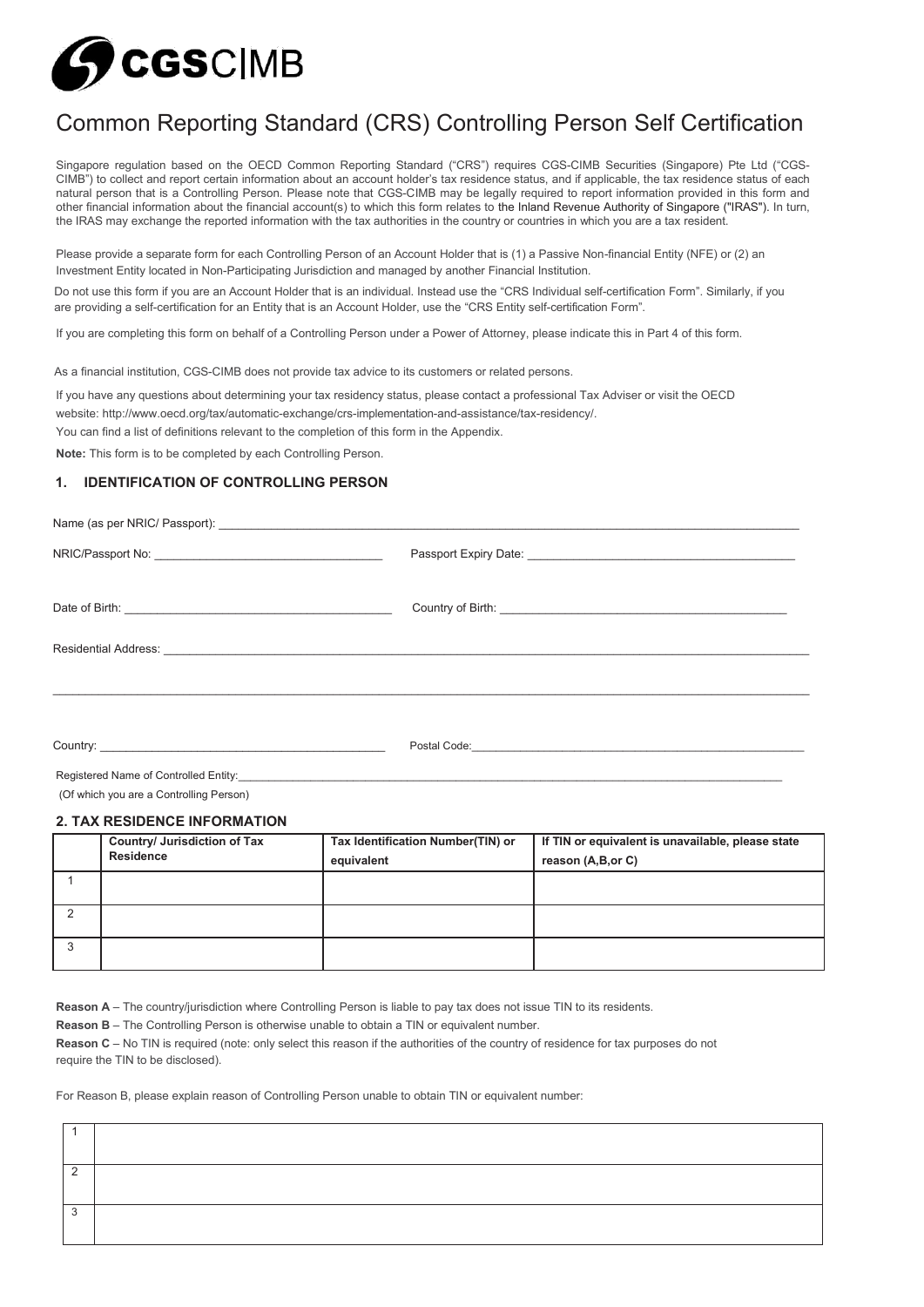

## **3. TYPE OF CONTROLLING PERSON**

## **CONTROLLING PERSON OF A LEGAL PERSON**

|                                      | Control by ownership (direct or indirect)                    |  |  |  |  |  |
|--------------------------------------|--------------------------------------------------------------|--|--|--|--|--|
|                                      | Control by other means                                       |  |  |  |  |  |
|                                      | Senior managing official                                     |  |  |  |  |  |
| <b>CONTROLLING PERSON OF A TRUST</b> |                                                              |  |  |  |  |  |
|                                      | Settlor                                                      |  |  |  |  |  |
|                                      | Trustee                                                      |  |  |  |  |  |
|                                      | Protector                                                    |  |  |  |  |  |
|                                      | Beneficiary                                                  |  |  |  |  |  |
|                                      |                                                              |  |  |  |  |  |
|                                      | Other (please specify type):                                 |  |  |  |  |  |
|                                      | <b>CONTROLLING PERSON OF A LEGAL ARRANGEMENT (NON-TRUST)</b> |  |  |  |  |  |
|                                      | Settlor-equivalent                                           |  |  |  |  |  |
|                                      | Trustee-equivalent                                           |  |  |  |  |  |
|                                      | Protector-equivalent                                         |  |  |  |  |  |
|                                      | Beneficiary-equivalent                                       |  |  |  |  |  |

Other-equivalent (please specify type): \_\_\_\_\_\_\_\_\_\_\_\_\_\_\_\_\_\_\_\_\_

## **4. DECLARATION**

I understand that the information supplied by me is subject to the terms and conditions governing the Account Holder's relationship with CGS-CIMB and its related and associated corporations (collectively "CGI Group") setting out how CGS-CIMB may use and share the information supplied by me.

I acknowledge that the information contained in this form and information regarding the Controlling Person and any Reportable Account(s) may be provided directly or indirectly to any relevant tax authority, including of the country/jurisdiction in which this account(s) is/are maintained and exchanged with tax authorities of another country/ jurisdiction or countries/jurisdictions in which the Controlling Person may be resident for tax purposes pursuant to agreements between competent authorities to exchange financial account information.

I certify that I am the Controlling Person or am authorised to sign for the Controlling Person\*, of the account(s) held by the entity Account Holder to which this form relates and I declare that all statements made in this declaration are to the best of my knowledge and belief, correct and complete.

If there is a change in circumstances that affects the tax residence of the Controlling Person or causes the information contained herein to become incorrect or incomplete, I understand that I am obligated to inform CGS-CIMB of the change in circumstances within 30 days of its occurrence and to provide a suitably updated self-certification.

Name:

Date :  $\Box$ 

Capacity\*\*:\_\_\_\_\_\_\_\_\_\_\_\_\_\_\_\_\_\_\_\_\_\_\_\_\_\_\_\_\_\_\_\_\_\_\_\_\_\_

(Only applicable if you are not the Controlling Person)

\*Authorisation on behalf of the Controlling Person must be accompanied with Power of Attorney or equivalent recognised document of the country. \*\*If you are not the Controlling Person, please indicate the capacity in which you are signing the form. If signing under a power of attorney, please also attach a certified copy of the power of attorney.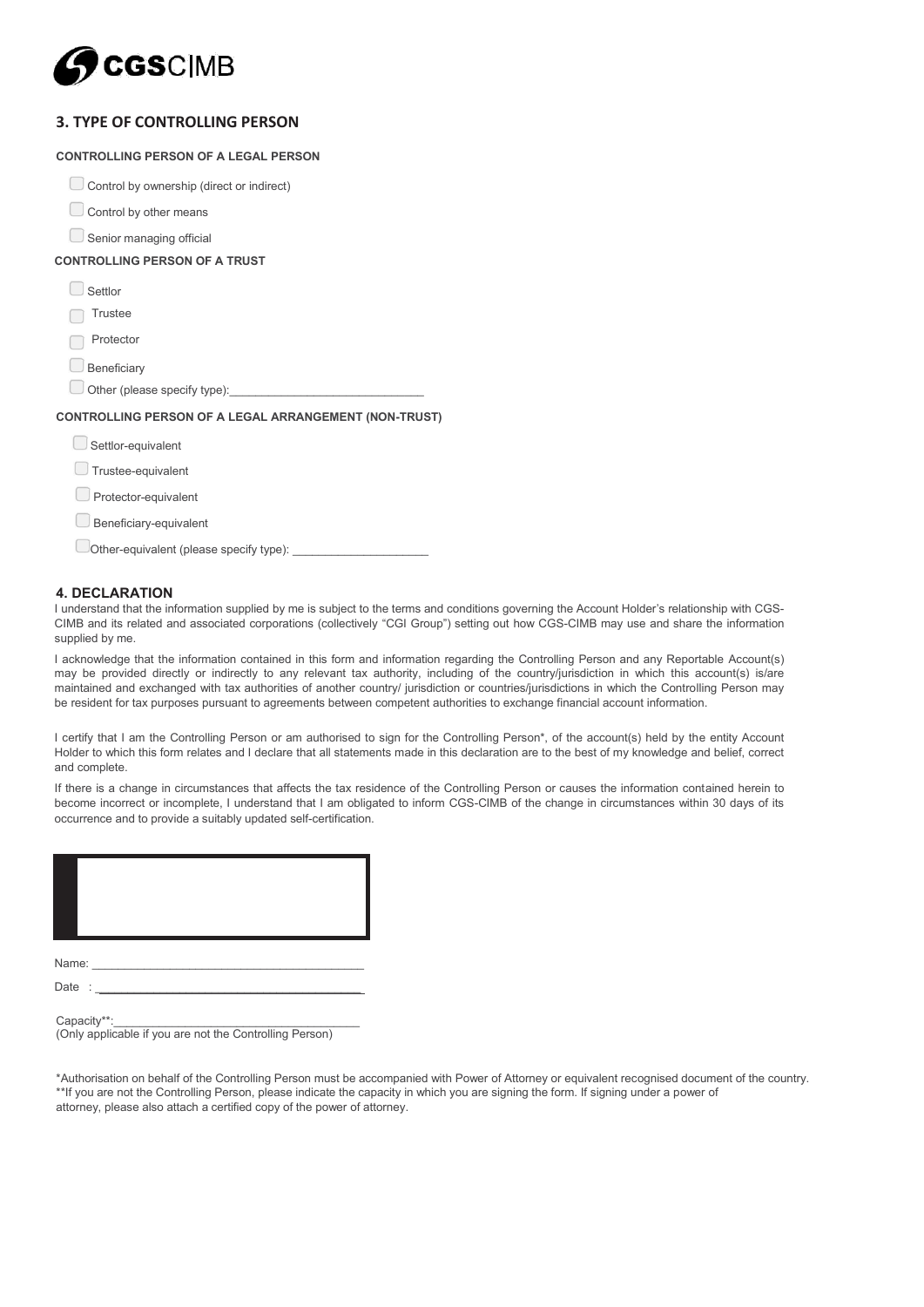

## **APPENDIX – DEFINITIONS**

#### **1. ACCOUNT HOLDER**

Means the person or legal entity listed or identified as the holder of a Financial Account by the Financial Institution that maintains the account. A person, other than a Financial Institution, holding a Financial Account for the benefit of another person as an agent, a custodian, a nominee, a signatory, an investment advisor, an intermediary, or as a legal guardian, is not treated as the Account Holder. With respect to a jointly held account, each joint holder is treated as an Account Holder.

## **2. ACTIVE NFE**

Means any Non-Financial Entity that meets any of the following criteria:

- a) less than 50% of the NFE's gross income for the preceding calendar year or other appropriate reporting period is passive income and less than 50% of the assets held by the NFE during the preceding calendar year or other appropriate reporting period are assets that produce or are held for the production of passive income;
- b) the stock of the NFE is regularly traded on an established securities market or the NFE is a Related Entity of an Entity the stock of which is regularly traded on an established securities market;
- c) the NFE is a Governmental Entity, an International Organisation, a Central Bank, or an Entity wholly owned by one or more of the foregoing;
- d) substantially all of the activities of the NFE consist of holding (in whole or in part) the outstanding stock of, or providing financing and services to, one or more subsidiaries that engage in trades or businesses other than the business of a Financial Institution, except that an Entity does not qualify for this status if the Entity functions (or holds itself out) as an investment fund, such as a private equity fund, venture capital fund, leveraged buyout fund, or any investment vehicle whose purpose is to acquire or fund companies and then hold interests or profits in those companies as capital assets for investment purposes;
- e) the NFE is not yet operating a business and has no prior operating history, (a " start-up NFE") but is investing capital into assets with the intent to operate a business other than that of a Financial Institution, provided that the NFE does not qualify for this exception after the date that is 24 months after the date of the initial organisation of the NFE;
- the NFE was not a Financial Institution in the past five years, and is in the process of liquidating its assets or is reorganising with the intent to continue or recommence operations in a business other than that of a Financial Institution;
- g) the NFE primarily engages in financing and hedging (inclusive of Islamic) transactions with, or for, Related Entities that are not Financial Institutions and does not provide financing or hedging (inclusive of Islamic) services to any Entity that is not a Related Entity, provided that the group of any such Related Entities is primarily engaged in a business other than that of a Financial institutions;
- h) the NFE meets all of the following requirements:
	- it is established and operated in its jurisdiction of residence exclusively for religious, charitable, scientific, artistic, cultural, athletic, or educational purposes; or it is established and operated in its jurisdiction of residence and it is a professional organisation, business league, chamber of commerce, labour organisation, agricultural or horticultural organisation, civic league or an organisation operated exclusively for the promotion of social welfare;
	- ii. it is exempt from income tax in its jurisdiction of residence;
	- iii. it has no shareholders or members who have a proprietary or beneficial interest or profit in its income or assets;
	- iv. the applicable laws of the NFE's jurisdiction of residence or the NFE's formation documents do not permit any income or assets of the NFE to be distributed to, or applied for the benefit of, a private person or non-charitable Entity other than pursuant to the conduct of the NFE's charitable activities, or as payment of reasonable compensation for services rendered, or as payment representing the fair market value of property which the NFE has purchased; and
	- v. the applicable laws of the NFE's jurisdiction of residence or the NFE's formation documents require that, upon the NFE's liquidation or dissolution, all of its assets be distributed to a Governmental Entity or other non-profit organisation, or escheat to the government of the NFE's jurisdiction of residence or any political subdivision thereof.

## **3. CONTROLLING PERSON**

Means the natural persons who exercise control over an entity or any shareholder with interest or profit of more than 25% shares or such threshold set by the local authority. In the case of a trust, such term means the settlor, the trustee, the protector (if any), the beneficiaries or class of beneficiaries, and any other natural person exercising ultimate effective control over the trust, and in the case of a legal arrangement other than a trust, such term means persons in equivalent or similar positions. The term 'Controlling Persons' must be interpreted in a manner consistent with the FATF recommendations or by the local regulations governing non-individual entities.

## **4. ENTITY**

Means a legal person or a legal arrangement, such as a corporation, partnership, trust or foundation.

## **5. FINANCIAL INSTITUTION**

Means a Custodial Institution, a Depository Institution, an Investment Entity, or a Specified Insurance Company or Takaful provider.

## **6. FINANCIAL ACCOUNT**

Means an account maintained by a Financial Institution, and includes Depository Accounts, Custodial Accounts, Equity and debt interest or profit income in certain Investment Entities; Cash Value Insurance or Takaful Contracts and Annuity Contracts.

## **7. INVESTMENT ENTITY**

a) an Entity that primarily conducts as a business one or more of the following activities or operations for or on behalf of a customer:

- i. Trading in money market instruments (cheques, bills, certificates of deposit, derivatives, etc. and inclusive of Islamic), foreign exchange, exchange, interest rate or profit/hibah rate and index instruments; transferable securities; or commodity futures trading;
- Individual and collective portfolio management; or
- iii. Otherwise investing, administering, or managing Financial Assets or money on behalf of other persons.
- b) an Entity where the gross income of which is primarily attributable to investing, reinvesting, or trading in Financial Assets where the Entity is managed by another Entity that is a Depository Institution, a Custodial Institution, a Specified Insurance Company or Takaful provider, or the first type of Investment Entity.